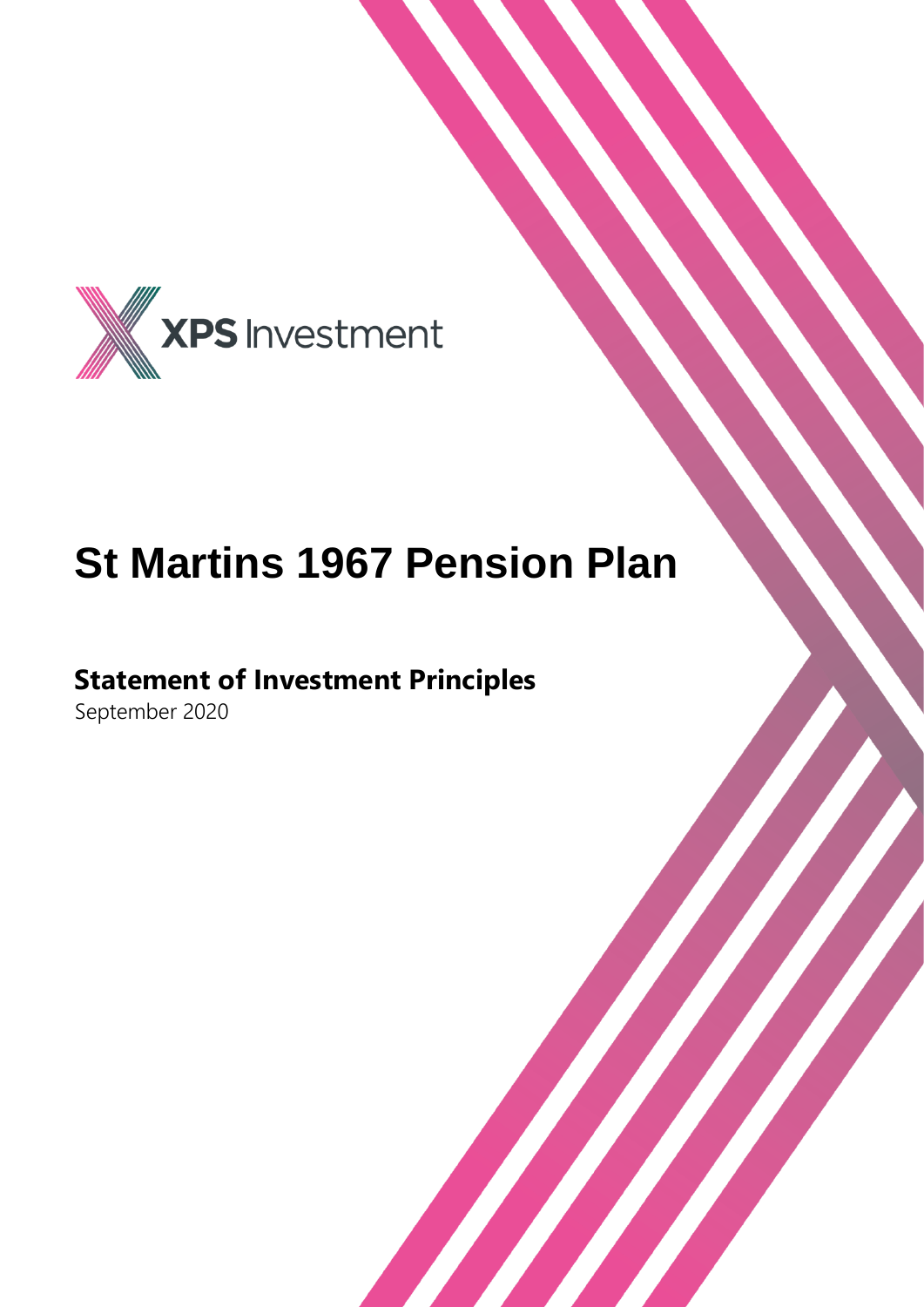### **Contents**

|    | 01 Introduction                              |    |
|----|----------------------------------------------|----|
| 02 | <b>Plan governance</b>                       | 4  |
| 03 | Investment objectives and key considerations | 5  |
|    | 04 Asset allocation strategy                 | 6  |
| 05 | <b>Monitoring</b>                            | 9  |
| 06 | <b>Fees</b>                                  | 11 |
| 07 | <b>Risks</b>                                 | 12 |
|    | 08 Other issues                              | 13 |
|    | Appendix A Strategic asset allocation        | 14 |
|    | Appendix B Implementation details            | 15 |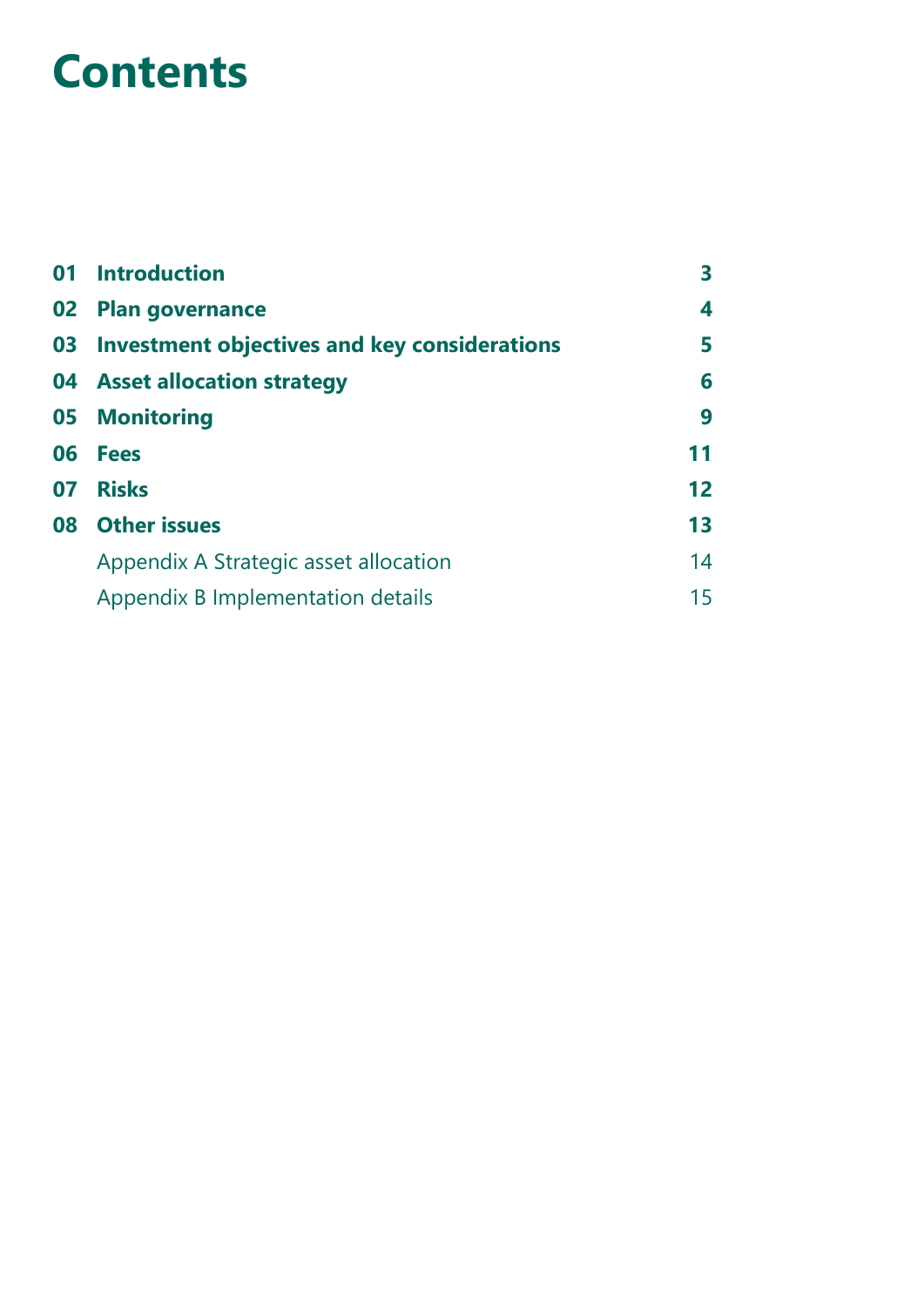# <span id="page-2-0"></span>01 **Introduction**

This document constitutes the Statement of Investment Principles ('the SIP') required under Section 35 of the Pensions Act 1995 for the St Martins 1967 Pension Plan ('the Plan'). lt describes the investment policy being pursued by the Trustees of the St Martins 1967 Pension Plan ('the Trustees') and is in accordance with the Government's voluntary code of conduct for Institutional Investment in the UK ('the Myners Principles'). This SIP also reflects the requirements of Occupational Pension Schemes (Investment) Regulations 2005.

The Scheme Actuary is Louisa Taylor of XPS Pensions Limited and the Investment Adviser is XPS Investment Limited (collectively termed 'the Advisers').

The Trustees confirm that, before preparing this SIP, they have consulted with the employer, St Martins Management Corporation Limited ('the Sponsoring Employer') and the Advisers and has obtained and considered written advice. The Trustees believe the Advisers to be qualified by their ability and practical experience of financial matters and to have appropriate knowledge of the investment arrangements that the Plan requires.

The Trustees are responsible for the investment of the Plan's assets and the administration of the Plan. Where it is required to make an investment decision, the Trustees always receive advice from the Advisers first and it believes that this ensures that it is appropriately familiar with the issues concerned.

The Trustees have appointed investment managers to manage the assets through investments in pooled funds. Decisions about which funds to invest in are made after receiving investment advice from an FCA regulated firm.

#### **01.01 Declaration**

The Trustees confirm that this Statement of Investment Principles reflects the investment strategy they have decided to implement for the Scheme. The Trustees acknowledge that it is their responsibility, with guidance from the relevant Advisers, to ensure the assets of the Scheme are invested in accordance with these Principles.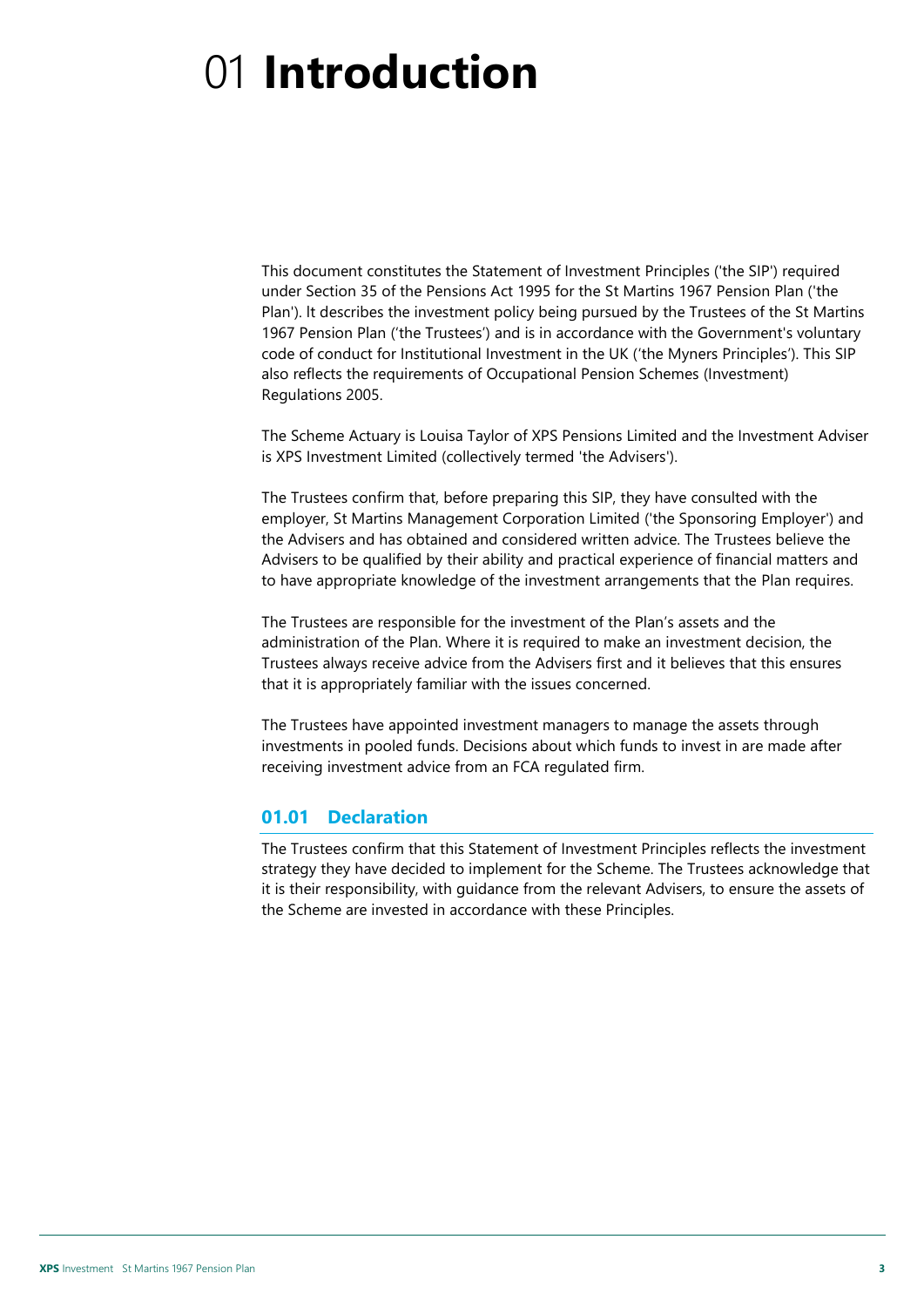## <span id="page-3-0"></span>02 **Plan governance**

The Trustees are responsible for the governance and investment of the Plan's assets. The Trustees consider that the governance structure set out in this SIP is appropriate for the Plan as it allows the Trustees to make the important decisions on investment strategy, while delegating the day-to-day aspects to the relevant Advisers.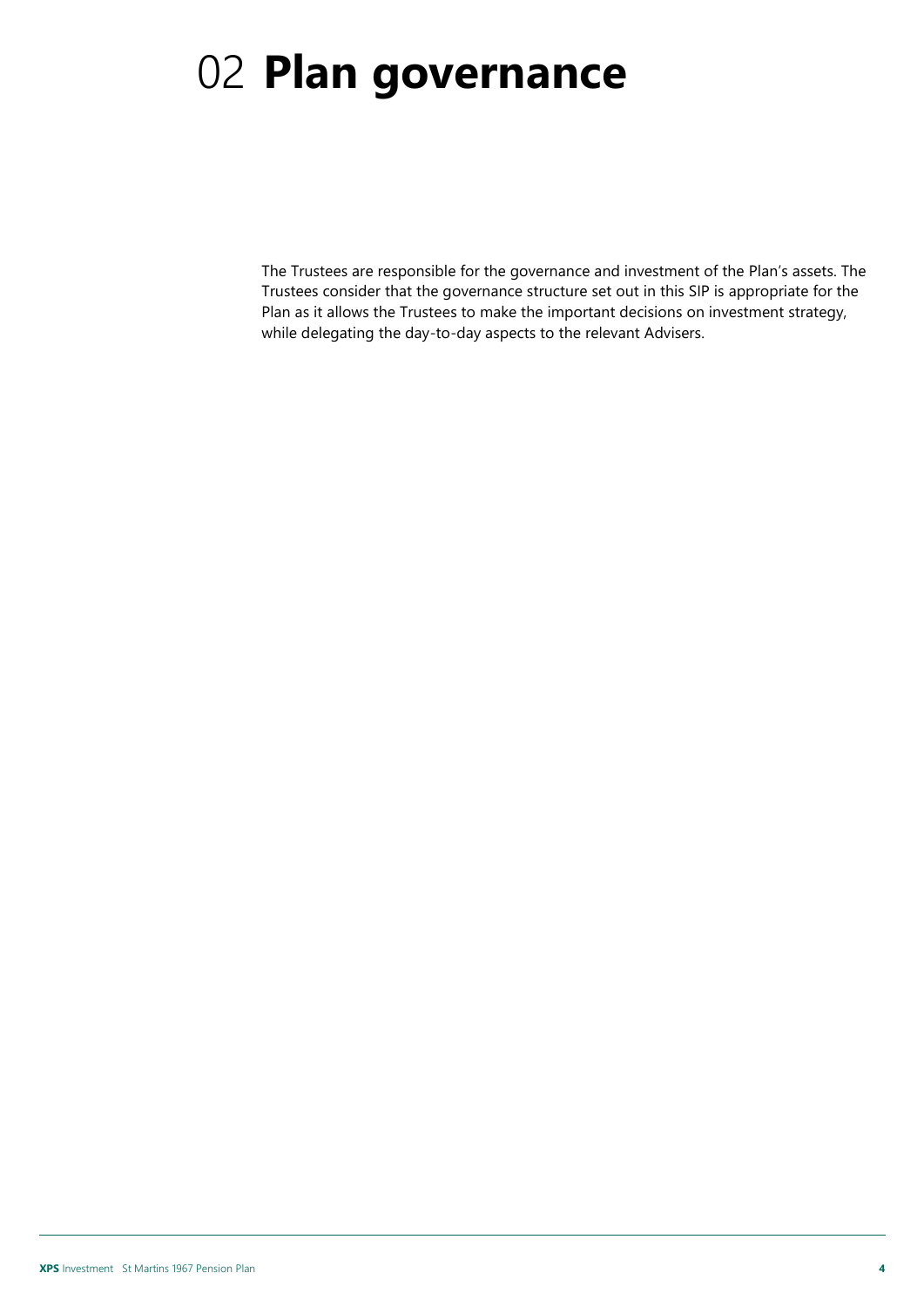### <span id="page-4-0"></span>03 **Investment objectives and key considerations**

The Trustees' are required to invest the Plan's assets in the best interest of members, and their main objectives with regard to investment policy are:

- > To achieve, over the long-term, a return on the Plan's assets which is consistent with the assumptions made by the Scheme Actuary in determining the funding of the Plan;
- > To ensure that sufficiently liquid assets are available to meet benefit payments as they fall due, and;
- > To consider the interests of the Sponsoring Employer in relation to the size and volatility of the Sponsoring Employer's contribution requirements.

The Trustees understand, following discussions with the Sponsoring Employer, that it is willing to accept a degree of volatility in the Company's contribution requirements – with a view to reducing the long-term cost of the Plan's benefits.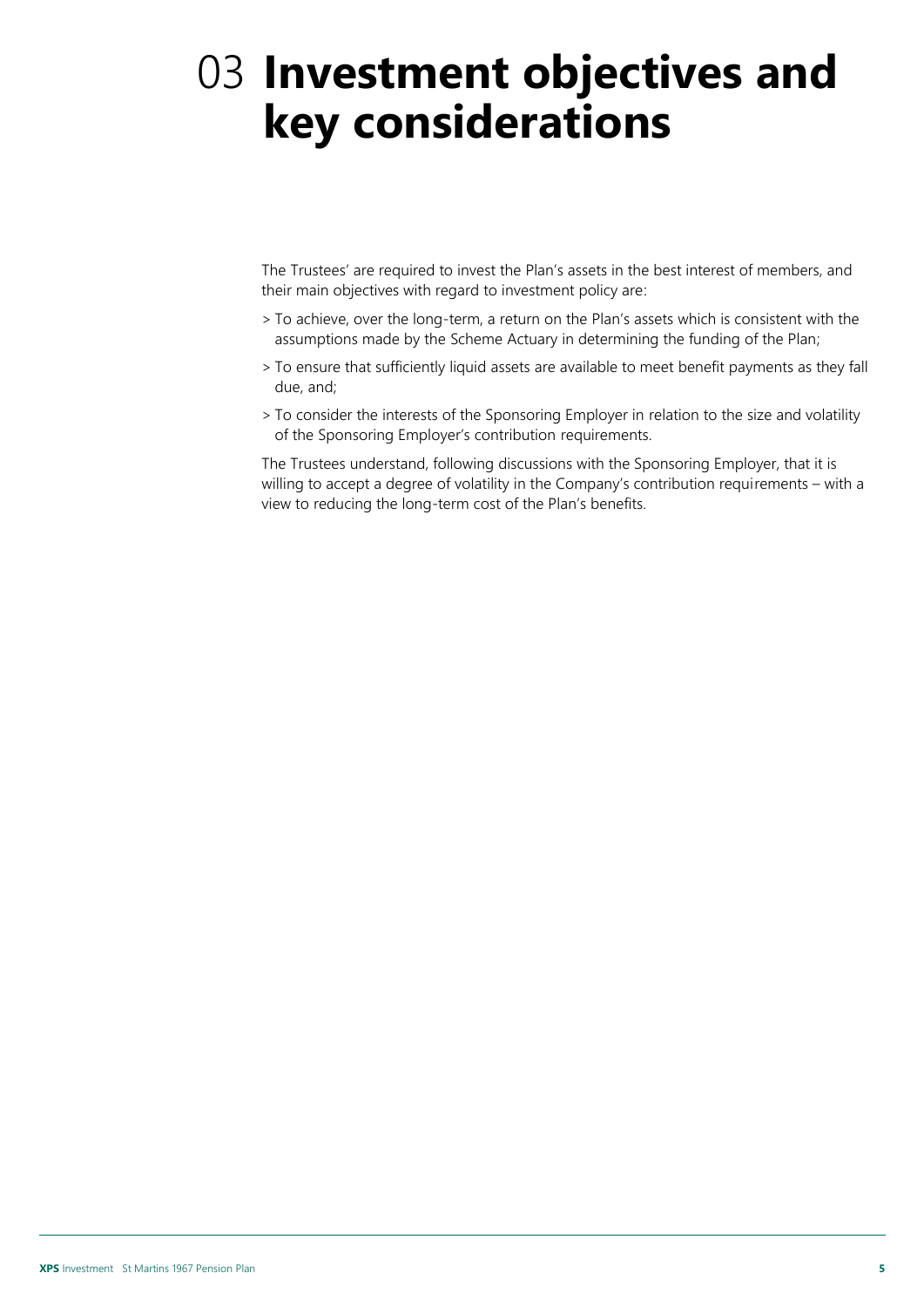### <span id="page-5-0"></span>04 **Asset allocation strategy**

The allocation between the asset classes making up the assets will vary over time to reflect, amongst other factors, the profile of the liabilities, the perceived relative value of the different asset classes and the perceived risk to the investment objectives. The current benchmark allocation is set out in Appendix A and any changes in such allocations will only be made after receiving written advice from the Investment Adviser that such allocation remains consistent with the investment objectives. The Trustees, in conjunction with the Investment Adviser, will regularly monitor the actual asset allocation of the Plan's assets in each asset class against this benchmark.

The Investment Managers and funds that the Trustees have selected to achieve the investment objectives are detailed in Appendix B. If any changes are required to be made to the Investment Managers or funds, the Trustees will first consult with the Investment Adviser but for the avoidance of doubt any such change will not in and of itself constitute a change of investment policy requiring a revision to this SIP.

#### **04.01 Alignment of incentives**

Based on the structure set out in the Appendix, the Trustees consider the arrangements with the Investment Managers to be aligned with the Plan's overall strategic objectives. Details of each specific mandate are set out in guidelines, agreements and pooled fund documentation with each Investment Manager.

The amounts allocated to any individual category or security will be influenced by the overall benchmark and objectives, varied through the Investment Managers' tactical asset allocation preferences at any time, within any scope given to them through any asset allocation parameters or guidelines set by the Trustees or governing the pooled funds in which the Plan is invested.

The Trustees will ensure that the Plan's assets are predominantly invested in regulated markets to maximise their security.

Investment Managers are incentivised to perform in line with expectations for their specific mandate as their continued involvement as Investment Managers as part of the Plan's investment strategy – and hence the fees they receive – are dependent upon them doing so. They are therefore subject to performance monitoring and reviews based on a number of factors linked to the Trustees' expectations, including their selection / deselection criteria.

The Trustees encourage Investment Managers to make decisions in the long-term interests of the Plan. The Trustees expect engagement with management of the underlying issuers of debt or equity and the exercising of voting rights in line with the investment mandate guidelines provided.

This expectation is based on the belief that such engagement can be expected to help Investment Managers to mitigate risk and improve long term returns.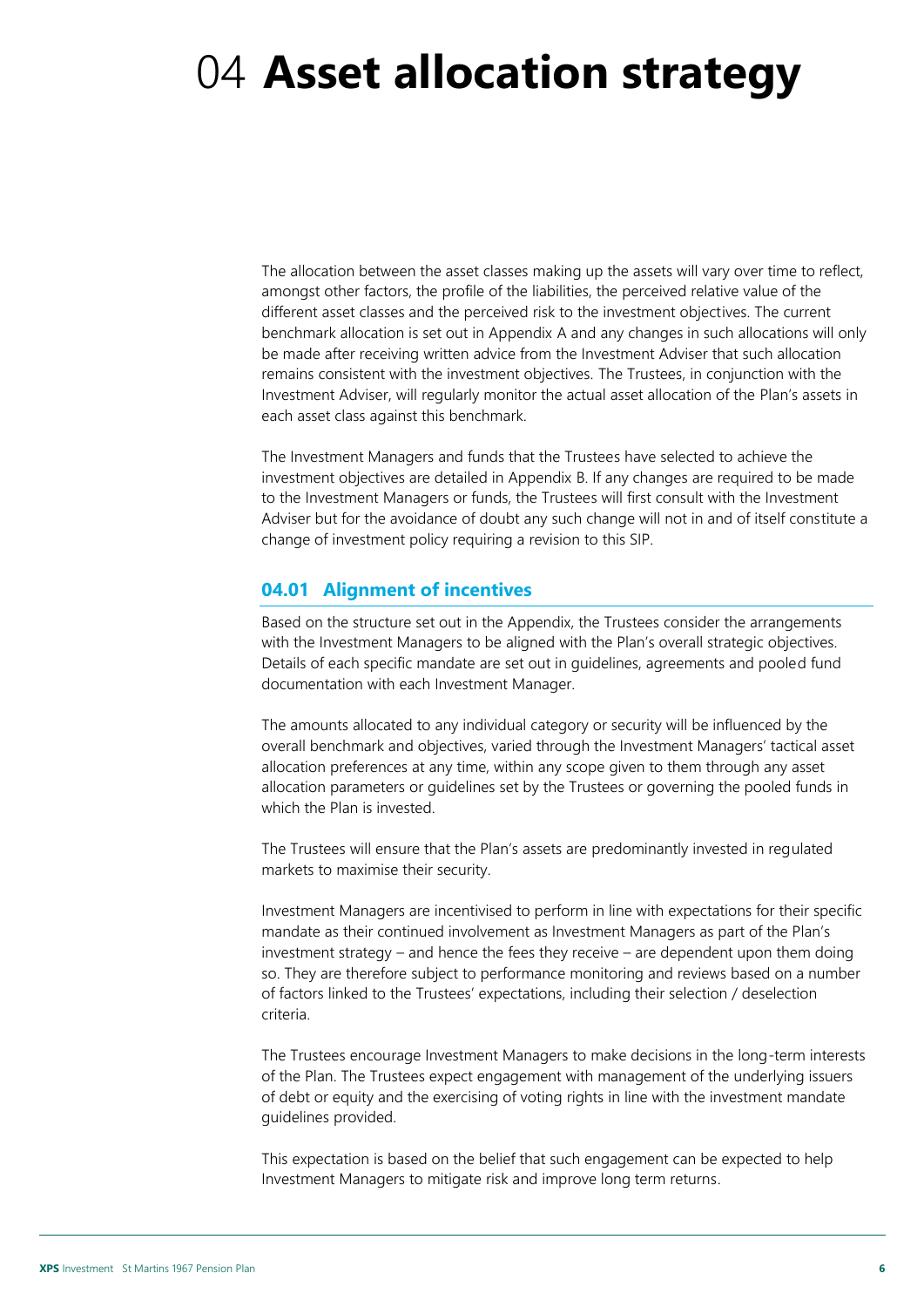### **Asset allocation strategy contd…**

As covered in more detail in this document, the Trustees also require the Investment Managers to take ESG factors and climate change risks into consideration within their decision-making as the Trustees believe these factors could have a material financial impact in the long-term. The Trustees therefore make decisions about the retention of Investment Managers, accordingly.

#### **04.02 Rebalancing policy**

The Trustees, in conjunction with the Advisers, will monitor the actual asset allocation of the Plan on a regular basis via regular investment updates received from the Advisers. If the actual allocation is materially different from the benchmark allocation, the Trustees will make a decision as to whether to switch assets back to the strategy following consideration of advice.

#### **04.03 Expected returns**

The Trustees expect the return on the Plan's assets to be consistent with the investment objectives above. Details of the performance targets of the Plan's investments are given in Appendix B. These performance targets have been provided by the respective fund managers. The Trustees recognise over the short term, performance may deviate from their long-term targets.

For the Technical Provisions, a prudent estimate of returns will generally be used, as agreed in the Statement of Funding Principles, on the basis of advice from the Scheme Actuary.

#### **04.04 Diversification**

The choice of asset classes is designed to ensure that the Plan's investments are adequately diversified given the Plan's circumstances. The Trustees will monitor the strategy regularly to ensure that they are comfortable with the level of diversification.

#### **04.05 Liquidity**

All of the Plan's assets are held in pooled funds with frequent redemption dates that are sufficiently liquid to be realised ahead of any planned or unexpected demand for cash.

#### **04.06 Additional Voluntary Contributions**

Some members of the Plan have paid Additional Voluntary Contributions ("AVCs") into the Plan, which are invested and will be used to increase benefits at retirement, or in the event of death. These facilities are now closed to future contributions. The Trustees monitor the performance of these funds and ensures that the investment profile of the funds remains consistent with the objectives of the Trustees and needs of the members.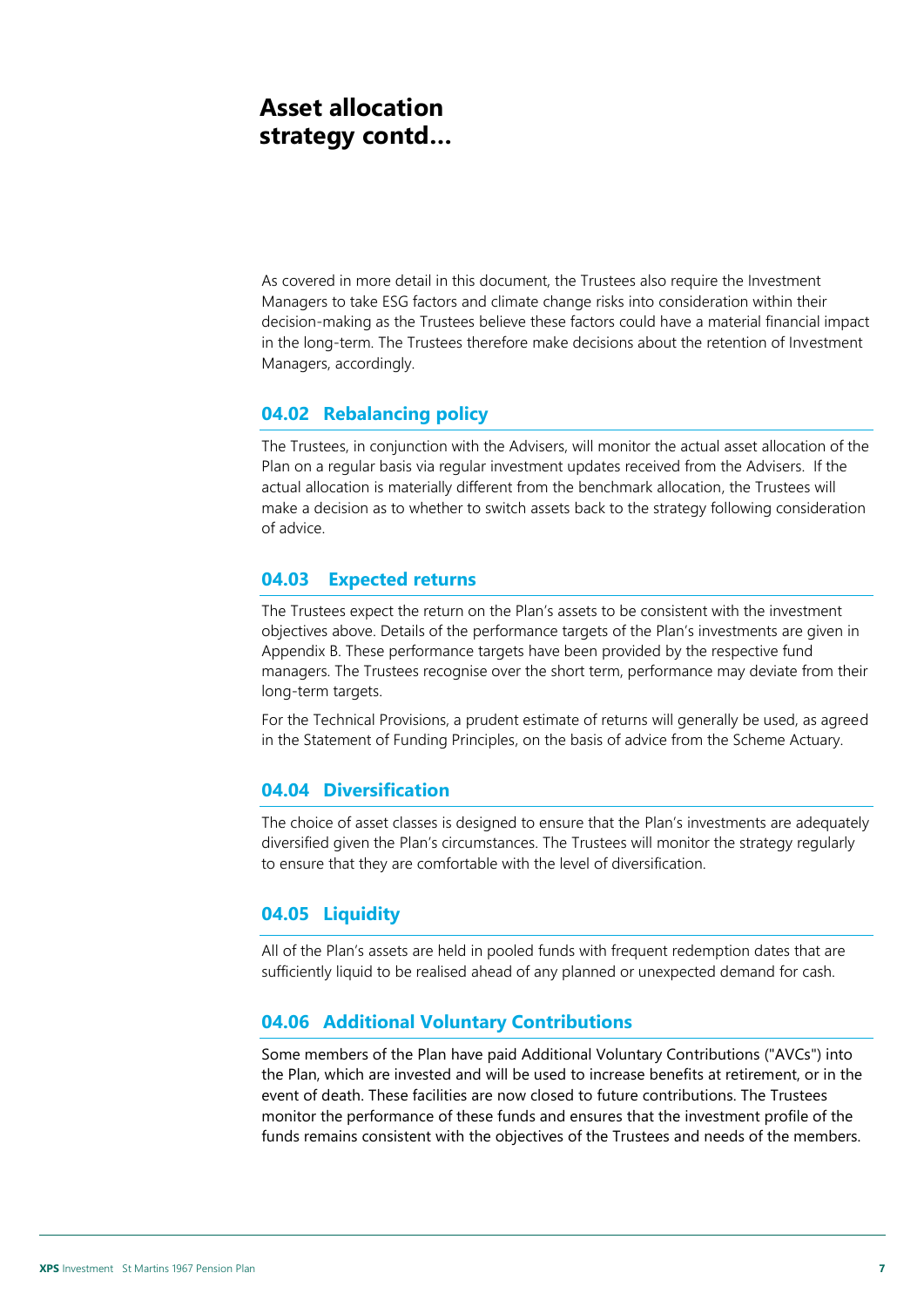### **04.07 Employer-Related Investments**

The Trustees' policy is not to hold any direct employer-related investments as defined in the Pensions Act 1995, the Pensions Act 2004 and the Occupational Pension Schemes (Investment) Regulations 2005.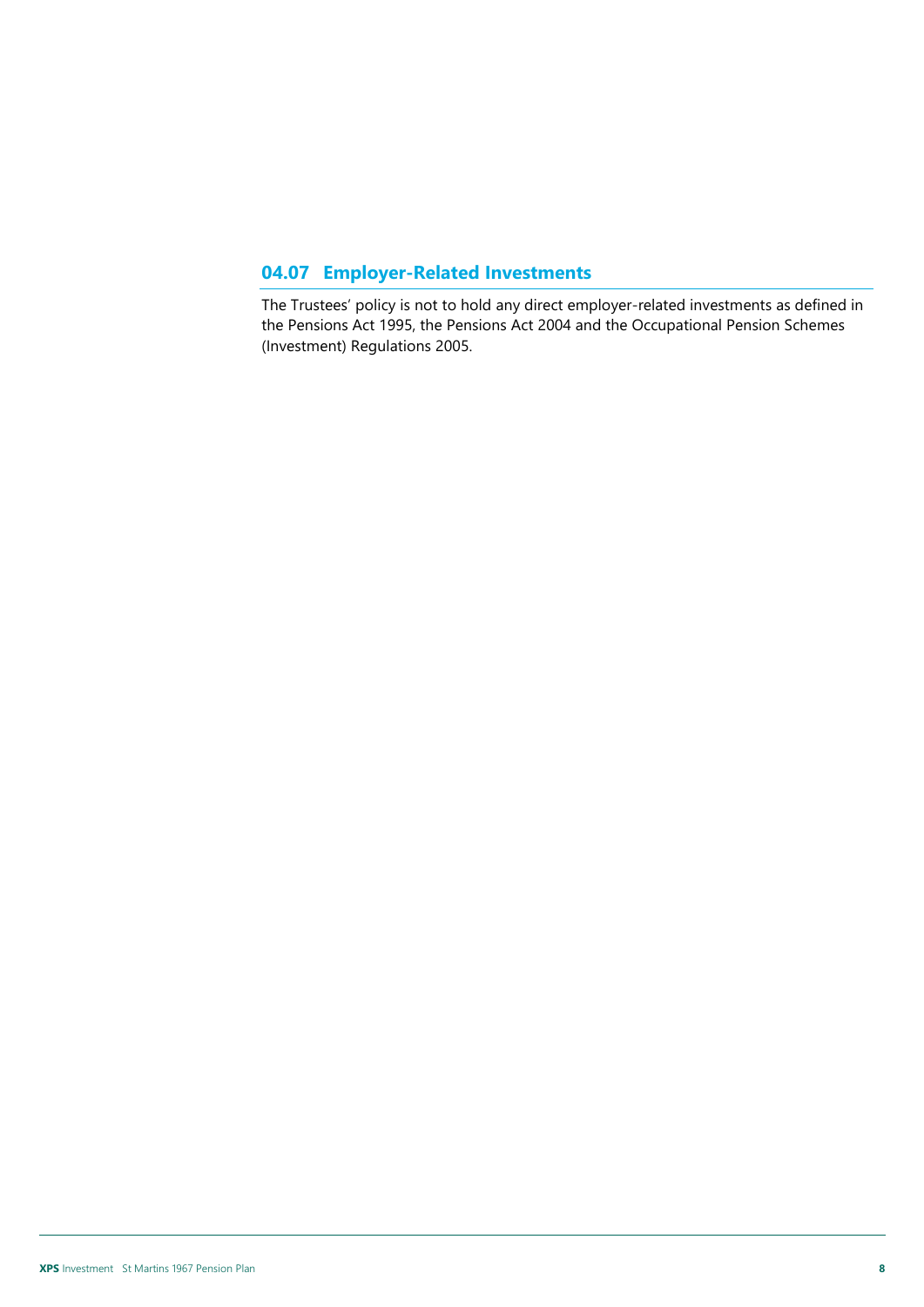# <span id="page-8-0"></span>05 **Monitoring**

#### **05.01 Funds**

The Trustees will monitor the performance of the funds against the stated performance objectives through quarterly reports received from their Investment Adviser.

#### **05.02 Advisers**

The Trustees will monitor the quality of advice given by the Advisers on a regular basis.

#### **05.03 Portfolio turnover costs**

The Trustees require the Investment Managers to report on actual portfolio turnover at least annually, including details of the costs associated with turnover, how turnover compares with the range that the Investment Manager expects and the reasons for any divergence.

#### **05.04 Investment manager duration**

Appointments of Investment Managers are expected to be long-term, but the Trustees will review the appointment of the Investment Managers in accordance with their responsibilities.

#### **05.05 Performance and remuneration reporting**

The Trustees receive regular performance monitoring reports from the Investment Adviser which consider performance over the quarter, one and three year periods. In addition, any significant changes relating to the Trustees' selection and deselection criteria that the Investment Adviser is aware of will be highlighted, which may lead to a change in the Investment Adviser's rating for a particular mandate.

These ratings help to determine an Investment Manager's ongoing role in implementing the investment strategy. If there are concerns, the Trustees may carry out a more in-depth review of a particular Investment Manager. Investment Managers will also attend Trustees' meetings as requested.

The Investment Adviser has also carried out a review of how well the Trustees' guidelines in relation to ESG factors are incorporated into each Investment Manager's processes and the Trustees will re-assess progress on ESG issues periodically.

Fund manager remuneration is considered as part of the manager selection process. It is also monitored regularly with the help of the Investment Adviser to ensure it is in line with the Trustees' policies and with fee levels deemed by the Investment Adviser to be appropriate for the particular asset class and fund type.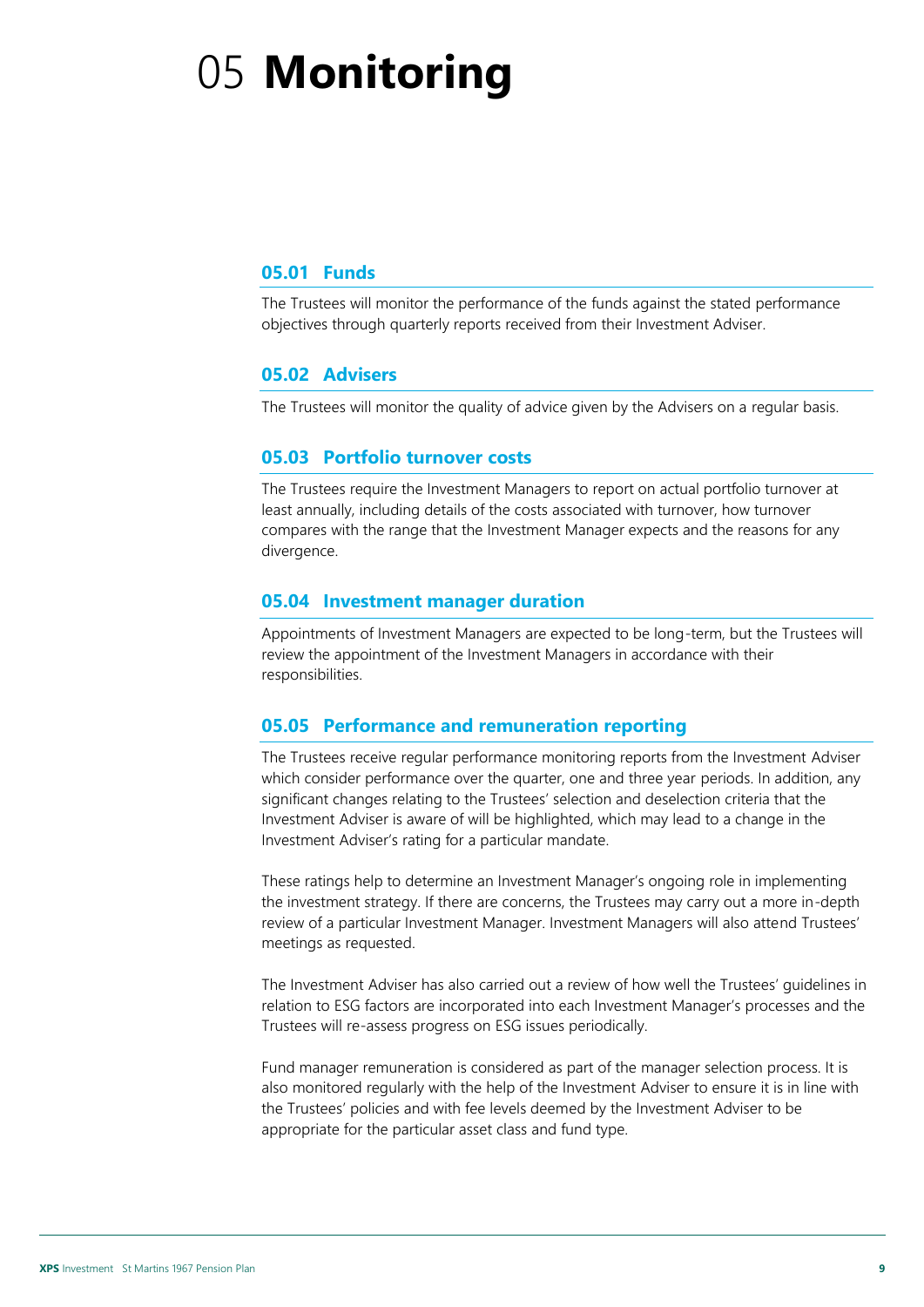#### **05.06 Other**

The Trustees are required to review this SIP on a triennial basis, or, without undue delay, following any changes to the investment strategy.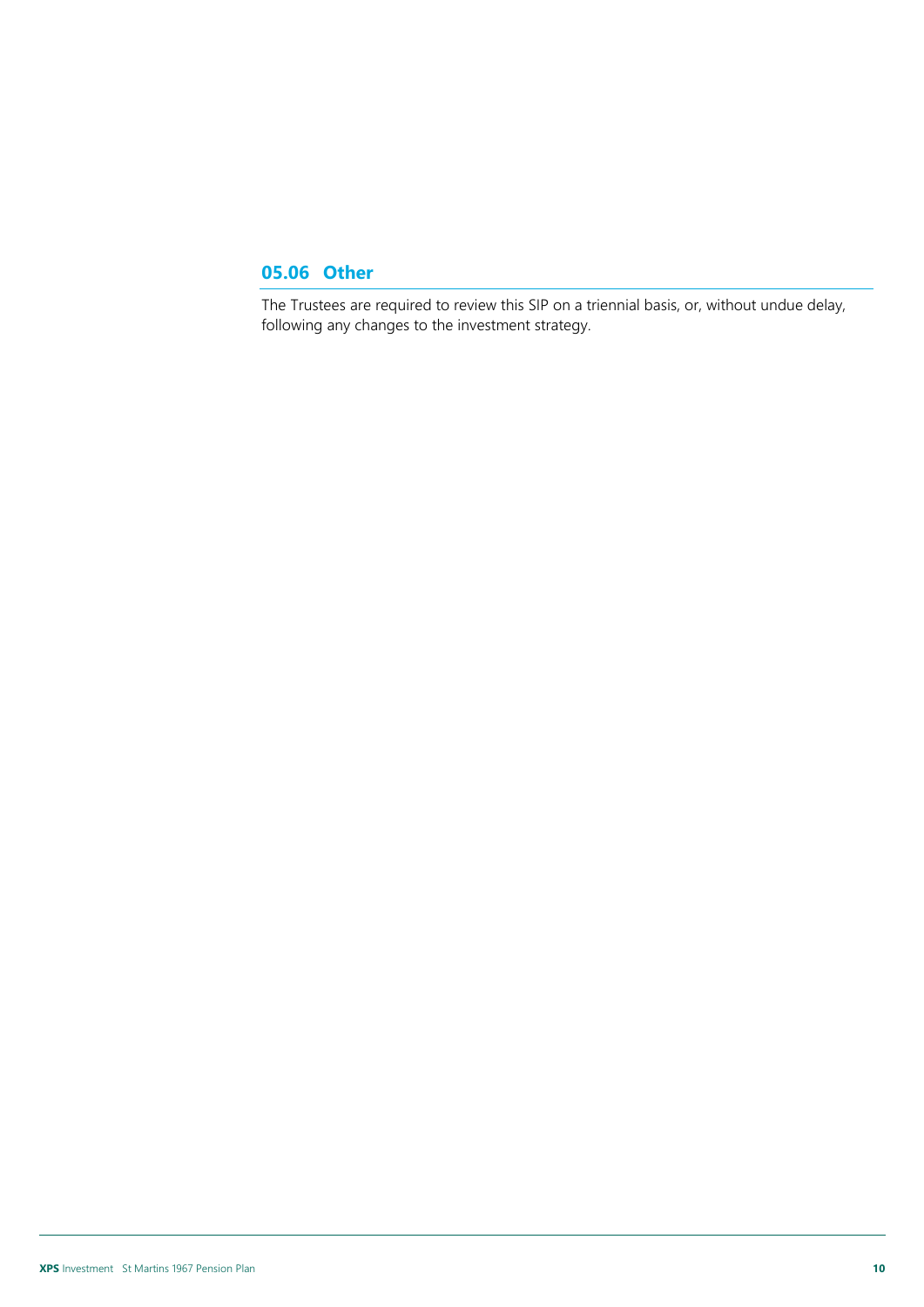### <span id="page-10-0"></span>06 **Fees**

#### **06.01 Funds**

The Investment Managers are paid a management fee, embedded in their pooled funds, on the basis of asset under management. The Trustees will seek to ensure that the fees charged for the funds they use and their expense ratios are consistent with levels typically available in the industry for such funds.

The Trustees are aware of the Investment Managers' policies regarding commission arrangements. The Investment Managers disclose their fees, use of commissions, and other transaction costs in accordance with the Financial Conduct Authority ('FCA') Rules.

#### **06.02 Advisers**

Fees paid to the Advisers are based either on actual time spent and hourly rates for relevant individuals, or on fixed fees agreed in advance for specifically defined projects.

#### **06.03 Custodian**

There is no custodian appointed directly by the Trustees.

#### **06.04 Trustees**

The Trustees may be paid for their roles.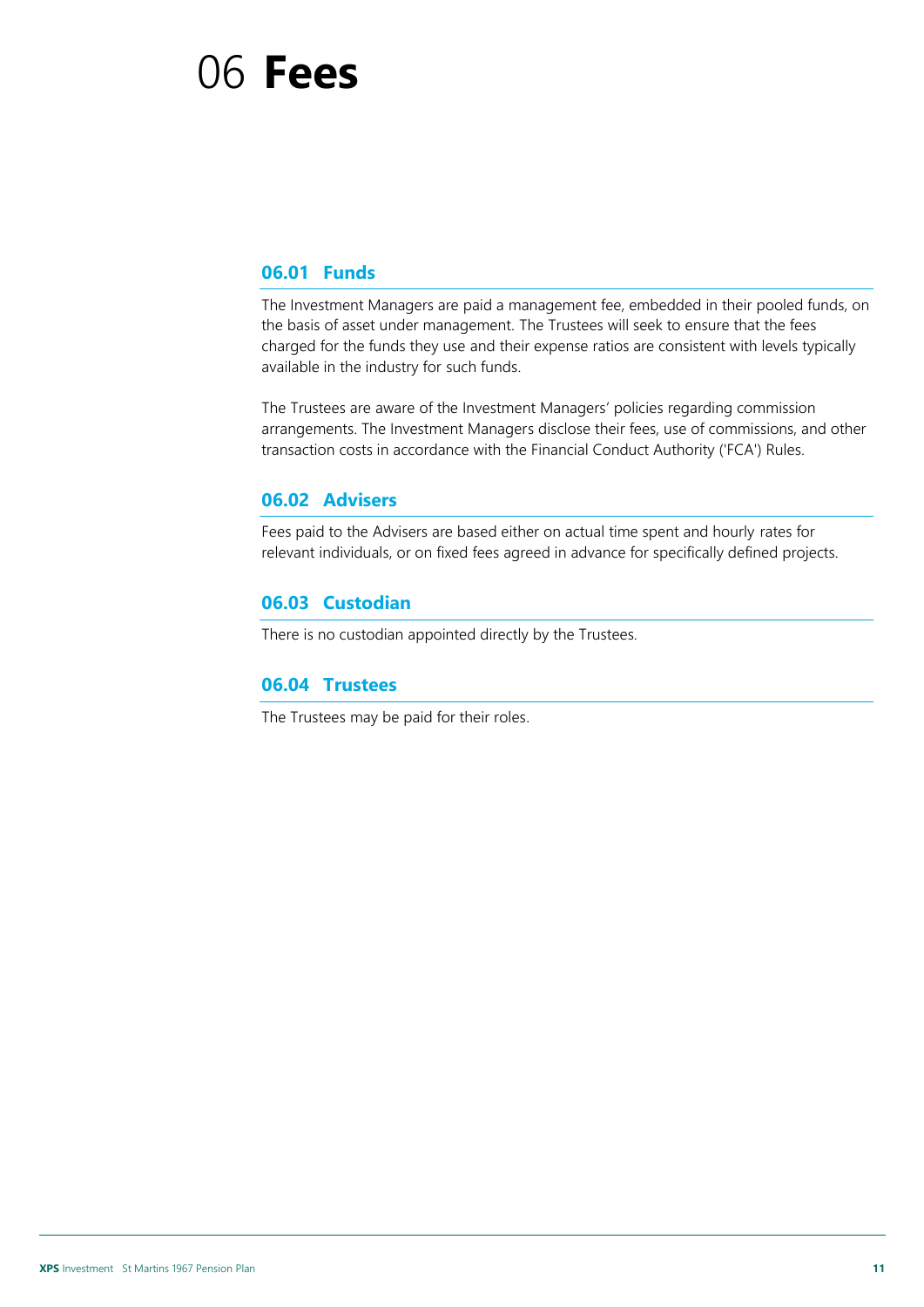### <span id="page-11-0"></span>07 **Risks**

The Trustees recognise a number of risks involved in the investment of assets of the Plan:

- i. The risk of failing to meet the objectives as set out in Section 3 the Trustees will regularly monitor the investments to mitigate this risk.
- ii. The risk of adverse consequences arising through a mismatch between the Plan's assets and its liabilities. This is addressed through the asset allocation strategy, for example LDI, and through regular actuarial and investment reviews and the funding target.
- iii. Risk of lack of diversification of investments addressed through investment in funds with diversification requirements and through the asset allocation policy.
- iv. Risk of holding assets that cannot be easily sold should the need arise addressed through the use of liquid funds with frequent dealing dates.
- v. Underperformance risk addressed through monitoring closely the performance of each fund and taking necessary action when this is not satisfactory.
- vi. Country/political risk the risk of an adverse influence on investment values from political intervention is reduced by diversification of the assets across many countries.
- vii. Organisational risk the risk of losses arising through operational mistakes or errors is addressed through regular monitoring of the Investment Managers and the Advisers.
- viii. Sponsor risk the risk that the Sponsoring Employer ceases to exist or otherwise is unable to fully support the Plan is measured by reference to the strength of the Sponsoring Employer covenant and is managed by ensuring the asset allocation strategy takes into account the level of sponsor risk.
- ix. Recapitalisation risk Leveraging in an LDI solution gives typically 2-4 times the sensitivity to interest and inflation rates compared to normal bonds, this can also lead to the effective value of the LDI investments falling to zero relatively quickly or even going negative. Should interest rates rise significantly the Trustees may need to sell some of the Plan's other assets to recapitalise the LDI investments. The Trustees will keep these risks under regular review.
- x. Market risk the risk of the Plan failing to meet its investment objectives due to a general decline in markets is measured by reference to the expected volatility of return seeking assets relative to equity markets and is managed by investing across a diverse selection of return seeking assets which are expected to have uncorrelated returns.
- xi. Credit risk the risk that a bond issuer will default on its obligations is measured by reference to the exposure of funds to corporate debt and is managed by investing in funds with a diversified list of credits.
- xii. Counterparty risk the risk that a counterparty fails whilst owing money on a derivative contract is measured by reference to the exposure to such counterparties and is managed by ensuring the Investment Managers choose counterparties with a strong credit rating.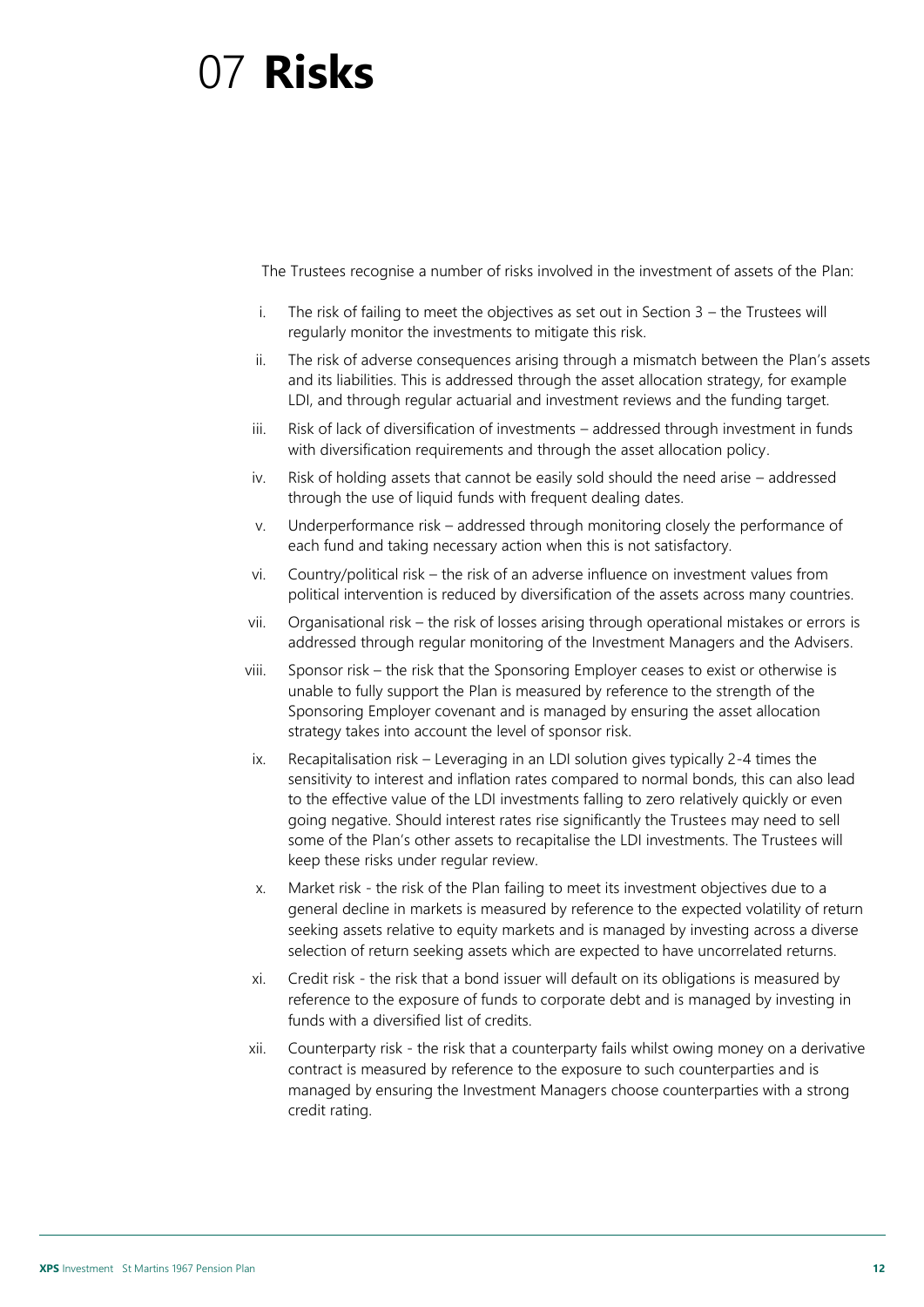## <span id="page-12-0"></span>08 **Other issues**

#### **08.01 Statutory Funding Requirement**

The Trustees will obtain and consider proper advice on the question of whether the investments are satisfactory having regard to both the investment objectives and statutory funding requirements. The funding position is reviewed periodically by the Scheme Actuary, with a full actuarial valuation every three years.

The Trustees will consider with the Advisers whether the results of these actuarial valuations suggest that any change to investment strategy is necessary to ensure continued compliance with the statutory funding requirement.

#### **08.02 Environmental, social and governance issues**

The Trustees have determined their approach to financially material considerations over the Plan's long term funding horizon – including environmental, social and corporate governance ("ESG") factors – by acknowledging that there can be risks relating to them. The Trustees have delegated the ongoing monitoring and management of ESG risks and those related to climate change to the Plan's investment managers. The Trustees require the Plan's investment managers to take ESG and climate change risks into consideration within their decision-making, recognising that how they do this will be dependent on factors including the characteristics of the asset classes in which they invest.

The Trustees will seek advice from the Investment Adviser on the extent to which its views on ESG and climate change risks may be taken into account in any future investment manager selection exercises. Furthermore, the Trustees, with the assistance of the Investment Adviser, will monitor the processes and operational behaviour of the investment managers from time to time, to ensure they remain appropriate and in line with the Trustees' requirements as set out in this Statement.

#### **08.03 Voting rights**

As the Plan invests in pooled funds, the Trustees acknowledge that they cannot directly influence the policies and practices of the companies in which the pooled funds invest. They have therefore delegated responsibility for the exercise of rights (including voting rights) attached to the Plan's investments to the Investment Managers.

The Trustees encourage them to engage with investee companies and vote whenever it is practical to do so on financially material matters such as strategy, capital structure, conflicts of interest policies, risks, social and environmental impact and corporate governance as part of their decision-making processes. The Trustees require the Investment Managers to report on significant votes made on behalf of the Trustees.

If the Trustees become aware of an Investment Manager engaging with the underlying issuers of debt or equity in ways that they deem inadequate or that the results of such engagement are mis-aligned with the Trustees' expectation and the investment mandate guidelines provided, then the Trustees may consider terminating the relationship with that Investment Manager.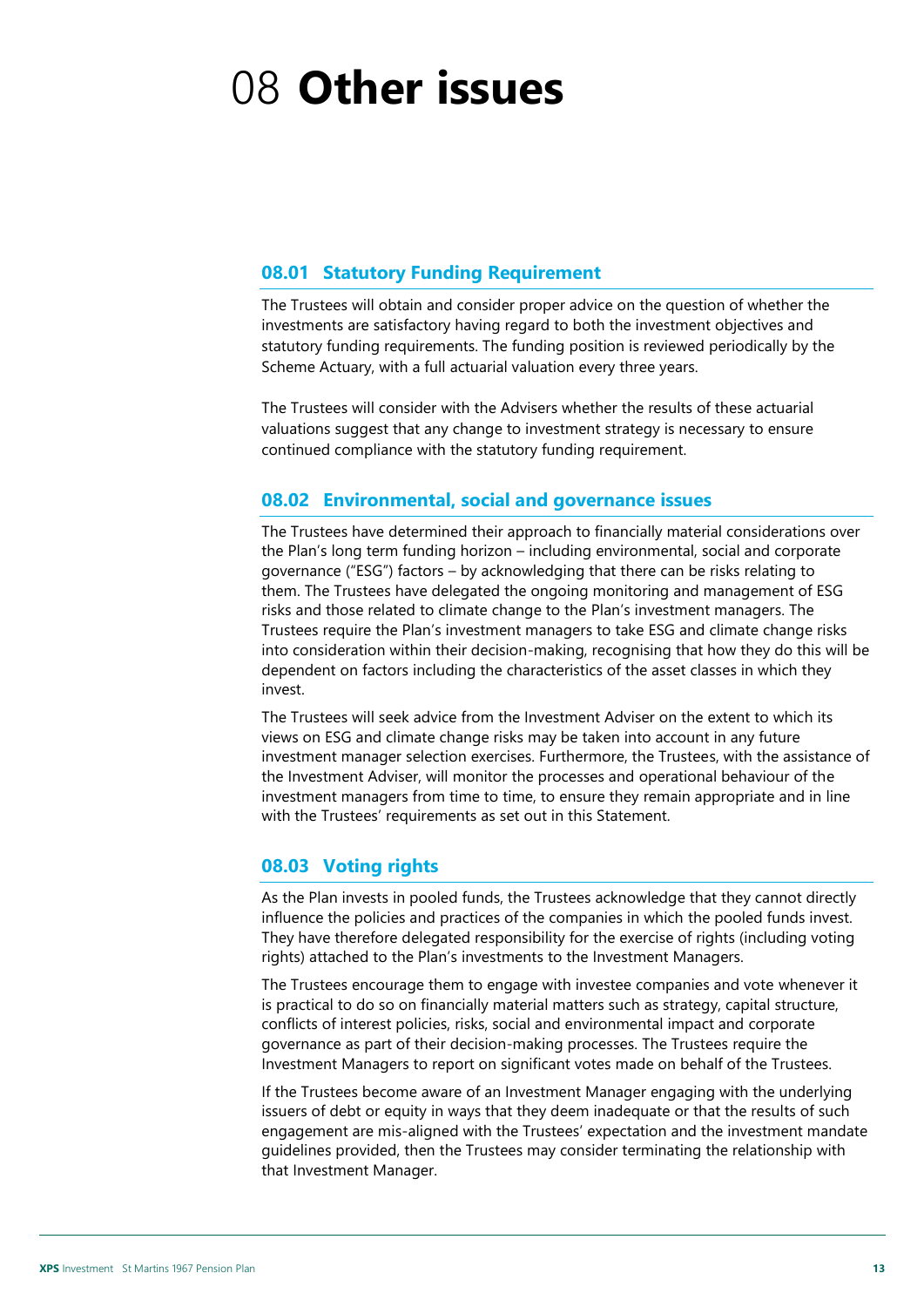# <span id="page-13-0"></span>Appendix A Strategic asset allocation

Having considered advice from the Advisers, and also having due regard for the objectives, the current liabilities of the Plan together with their expected timing, the risks of and to the Plan and the covenant of the Sponsoring Employer, the Trustees have decided upon the following benchmark allocation as being the basis for measuring investment performance:

| <b>Asset class</b>                     | Benchmark asset<br>allocation (%) | Hedging or<br>matching<br>contribution |
|----------------------------------------|-----------------------------------|----------------------------------------|
| <b>Matching Assets</b>                 | 50.0                              |                                        |
| Corporate bonds                        | 20.0                              | ✓                                      |
| LDI                                    | 30.0                              | ✓                                      |
| <b>Return Seeking</b><br><b>Assets</b> | 50.0                              |                                        |
| <b>DGFs</b>                            | 30.0                              |                                        |
| Multi-sector credit                    | 20.0                              |                                        |
| <b>Total</b>                           | 100                               |                                        |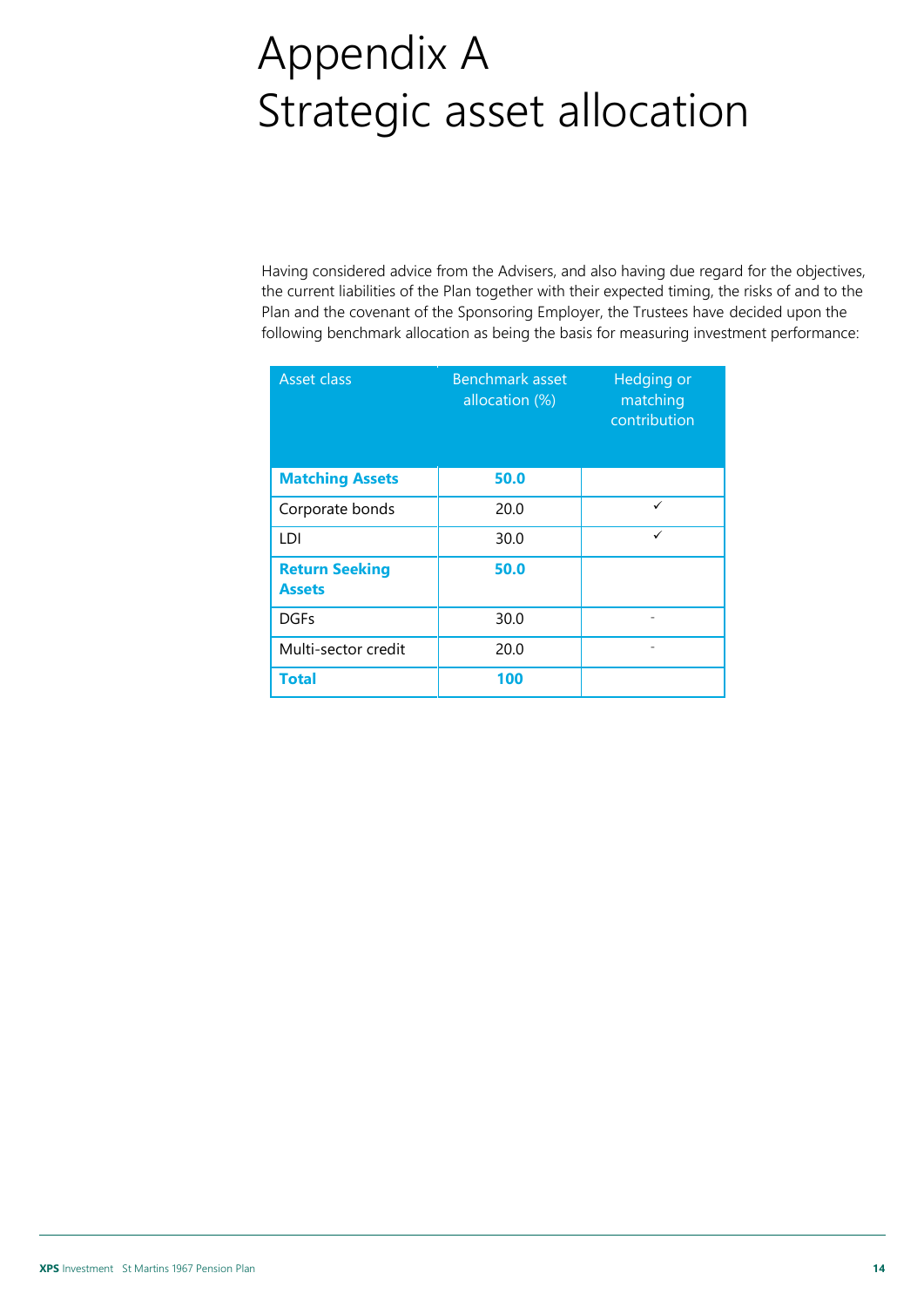### Appendix B Implementation details

#### **Investments**

#### The Plan's investments have the following performance targets:

<span id="page-14-0"></span>

| Asset class         | <b>Fund Name</b>                                        | Benchmark                                                       | Active / Passive | Objective                                                                                                                                                                                                                                                                                                                |
|---------------------|---------------------------------------------------------|-----------------------------------------------------------------|------------------|--------------------------------------------------------------------------------------------------------------------------------------------------------------------------------------------------------------------------------------------------------------------------------------------------------------------------|
| <b>LDI</b>          | <b>BMO Short Profile Leveraged</b><br>Nominal Gilt Fund | Leveraged liability<br>benchmark - gilts                        | Passive          | To provide a hedge against fixed liabilities. The fund will, under normal circumstances,<br>invest in gilts, gilt based derivatives and gilt sale and repurchase agreements (repo).                                                                                                                                      |
|                     | <b>BMO Short Profile Leveraged</b><br>Real Gilt Fund    | Leveraged liability<br>benchmark - gilts                        | Passive          | To provide a hedge against inflation linked liabilities. The fund will, under normal<br>circumstances, invest in gilts, gilt based derivatives and gilt sale and repurchase agreements<br>(repo).                                                                                                                        |
| Corporate Bonds     | Kames Capital Long<br>Corporate Bond Fund               | Markit iBoxx £ Non-<br>$Gilt > 10$ yr Index                     | Active           | To outperform the Markit iBoxx £ Non-Gilt > 10yr Index by 1.0% p.a. gross of management<br>fees (0.75% p.a. net of fees) over rolling three year periods.                                                                                                                                                                |
|                     | PIMCO UK Long Term<br>Corporate Bond Fund               | Merrill Lynch Non-<br>Gilts Over 10 Years<br>Index <sup>1</sup> | Active           | The investment objective of the UK Long Term Corporate Bond Fund is to seek to maximise<br>total return, consistent with preservation of capital and prudent investment management.                                                                                                                                      |
| Multi-sector credit | <b>BlackRock Multi-Strategy</b><br>Credit Fund          | 3 Month LIBOR                                                   | Active           | To outperform the US Dollar 3 Month LIBOR by 5.5% p.a. over a full market cycle.                                                                                                                                                                                                                                         |
|                     | NinetyOne Multi-Asset Credit<br>Fund                    | 3 Month LIBOR                                                   | Active           | To outperform the US Dollar 3 Month LIBOR by 4.0% p.a. over a rolling 5-year period,<br>primarily through investment in a diversified portfolio of corporate and asset backed fixed<br>and floating rate debt securities and related derivatives.                                                                        |
| <b>DGFs</b>         | Schroders Diversified Growth<br>Fund                    | UK Consumer Price<br>Index                                      | Active           | To invest in a broad range of asset classes to aim to generate a return of UK inflation (as<br>measured by the UK Consumer Price Index) +5.6% p.a., gross of management fees (5.0%<br>p.a. net of fees) over an economic cycle, typically a 5 year period, with a volatility less than<br>two thirds of global equities. |
|                     | <b>LGIM Dynamic Diversified</b><br>Fund                 | Bank of England<br>base rate                                    | Active           | To outperform the Bank of England Base Rate by 4.5% p.a. over a full market cycle (typically 5<br>years) gross of management fees (4.1% p.a. net of fees).                                                                                                                                                               |

Notes:

1. The manager provides a benchmark but they include it purely for performance comparison purposes, and as per their fund objective do not have a specific outperformance

target.